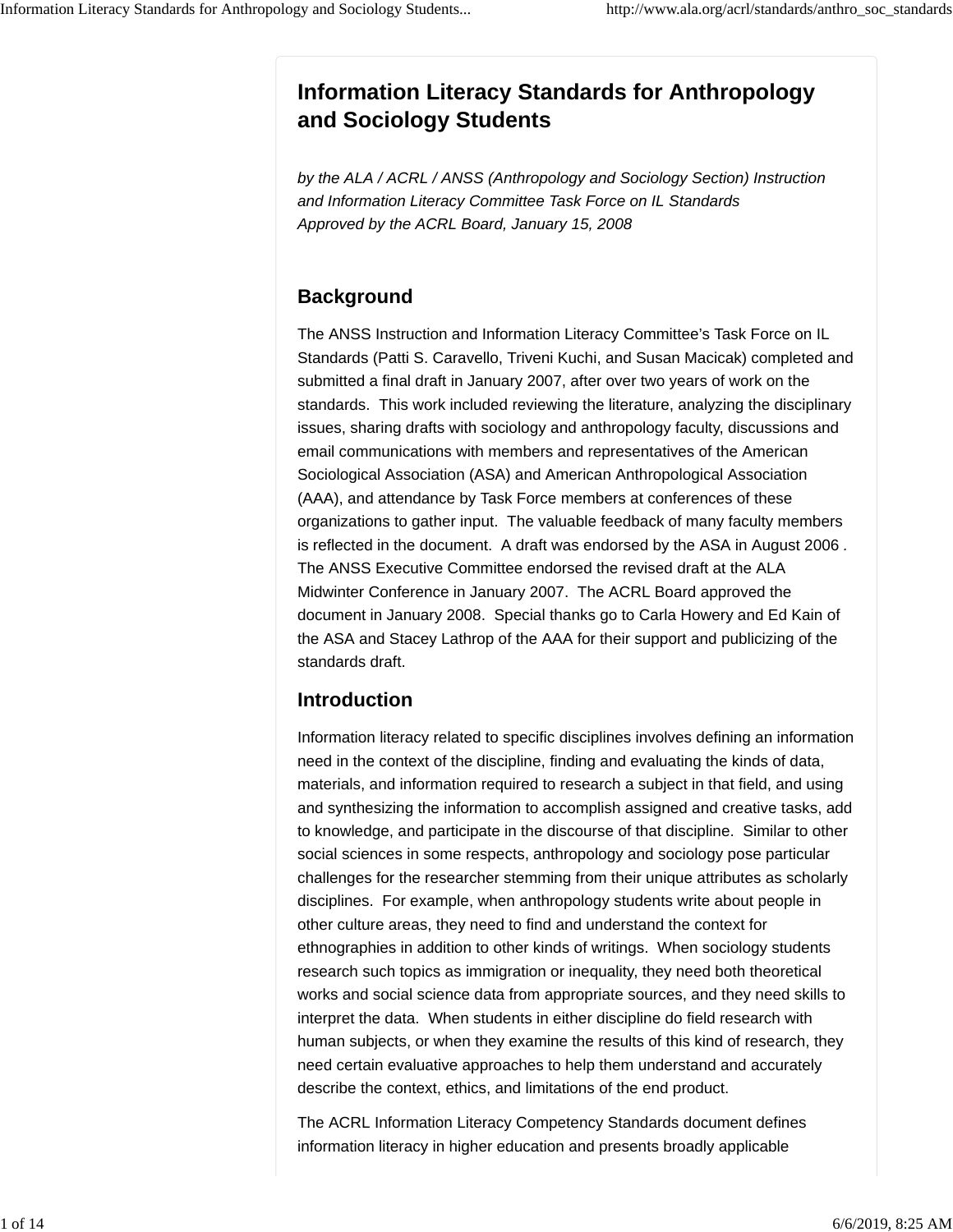indicators and student learning outcomes. The ANSS Information Literacy Standards for Anthropology and Sociology Students, although based on the ACRL document, has the perspective of the research processes, knowledge base, methodologies, and search tools used in anthropology (including its four fields of cultural, biological, and linguistic anthropology, and archaeology) and sociology (including criminology and demography). The ANSS IL standards describe what students need to do in order to be effective researchers in these fields and the key behaviors for success that information literate students demonstrate.

The main purposes of the ANSS IL standards are to:

- provide a common ground for faculty to work with librarians in helping students become more critical researchers and to offer faculty a basis for integrating the outcomes into their courses
- help librarians design the content of instruction for students and plan information literacy initiatives in anthropology and sociology
- make possible an evaluation of the information literacy skills of anthropology and sociology students by providing standards and competencies to assess

The standards and the key behaviors build from basic to advanced. The ethical components of the research activities described are integrated into each of the four main standards, rather than presented in a separate standard as in the ACRL document. With this approach, ethics emerge in the context of what must be learned and enacted. In investigative methodologies such as participant observation, interviewing, and visual anthropology, for example, the ethical considerations are crucial before the research even begins and continue through the reporting of results. The examples of sources and research situations provided throughout the document are intended to spark ideas and make concrete what the standards mean in the two disciplines.

# **Standard One – Know what kind of information is needed**

#### *What the student needs to do:*

1. Define and articulate the information need.

## *Key behaviors for success* **:**

- a. Identifies and describes a manageable research topic or other information need appropriate to the scope of research questions in anthropology and sociology, using discipline-specific terminology, methods, and contexts.
- b. Reads background sources in anthropology and sociology to increase familiarity with the topic. **Examples:** *Encyclopedia of Social Issues*; *Encyclopedia of Cultural Anthropology; Sage Encyclopedia of Social*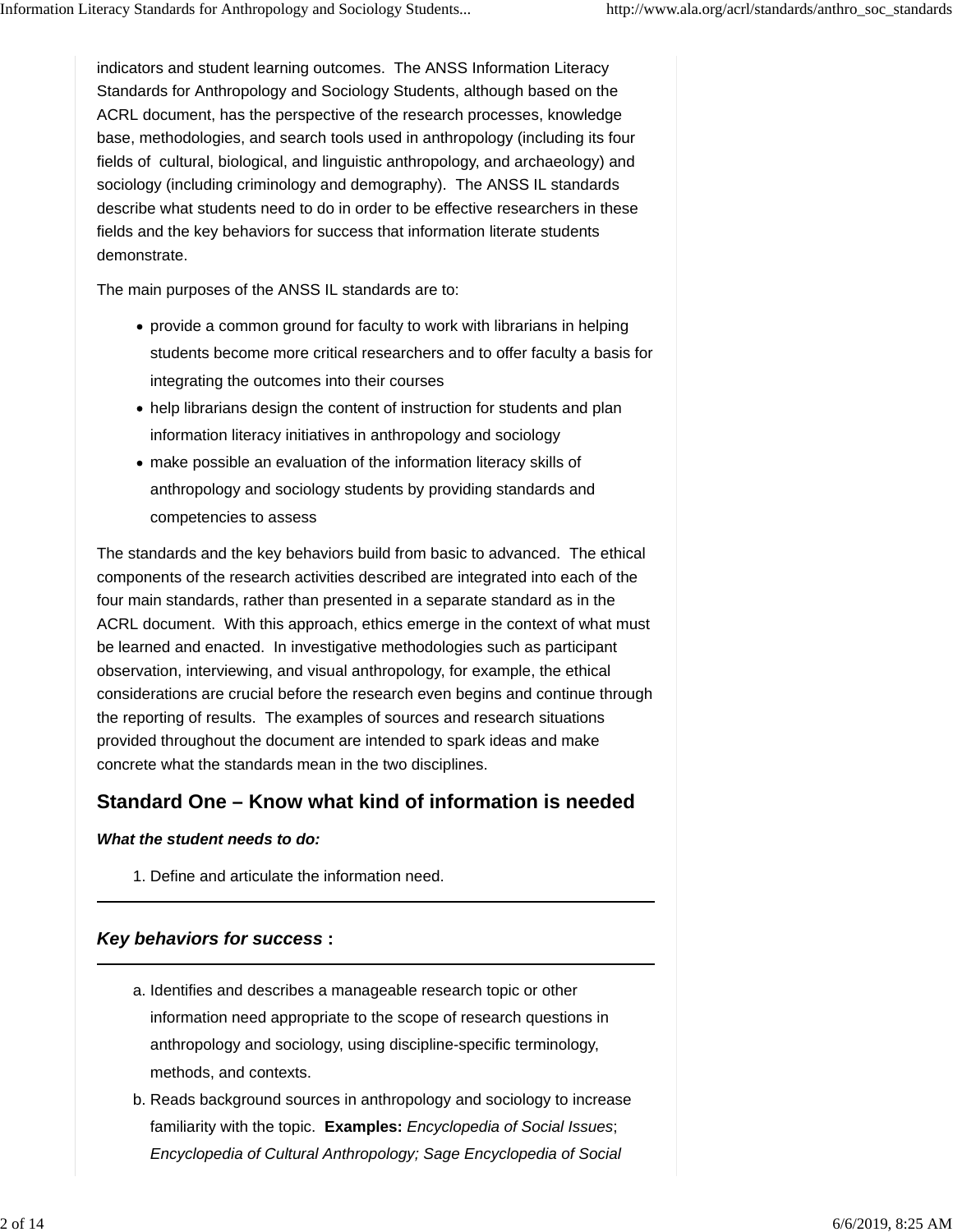### *Science Research Methods*.

- c. Identifies and lists key concepts, terms, social theories, culture groups, places, and names related to the topic in preparation for searching for information on it. **Examples:** uses the discipline-focused encyclopedias, *Thesaurus of Sociological Indexing Terms*, and *Outline of Cultural Materials* of the Human Relations Area Files (HRAF).
- d. Reevaluates the nature and extent of the information need to clarify, revise, or refine the question after some initial research, reading, interviews, and work with data and/or a population have taken place.
- 2. Select the most appropriate investigative methods for researching the topic.

## *Key behaviors for success* **:**

a. Identifies and evaluates anthropological and sociological qualitative and quantitative research methodologies applicable to the project that will provide the kind of data or information needed. **Examples**: fieldwork, participant observation, data analysis, interviews, survey research, literature review, software for linguistic text analysis, and spatial databases for archaeology.

#### *Ethical, sociocultural, and legal dimensions and behaviors:*

- b. Discusses and demonstrates an understanding of institutional policies related to human subjects research, including access to subjects, informed consent, and institutional review board requirements.
- c. Identifies and discusses privacy, confidentiality, security, and other ethical issues related to the research methodology employed in accordance with principles in the American Anthropological Association Code of Ethics or the American Sociological Association Code of Ethics.
- 3. Identify a variety of formats and sources in which anthropological and sociological information may appear.

# *Key behaviors for success* **:**

a. Describes how information used in anthropology and sociology is formally and informally produced and disseminated. **Examples:** the U.S. Census, ethnographies, field notes, artifacts, data sets,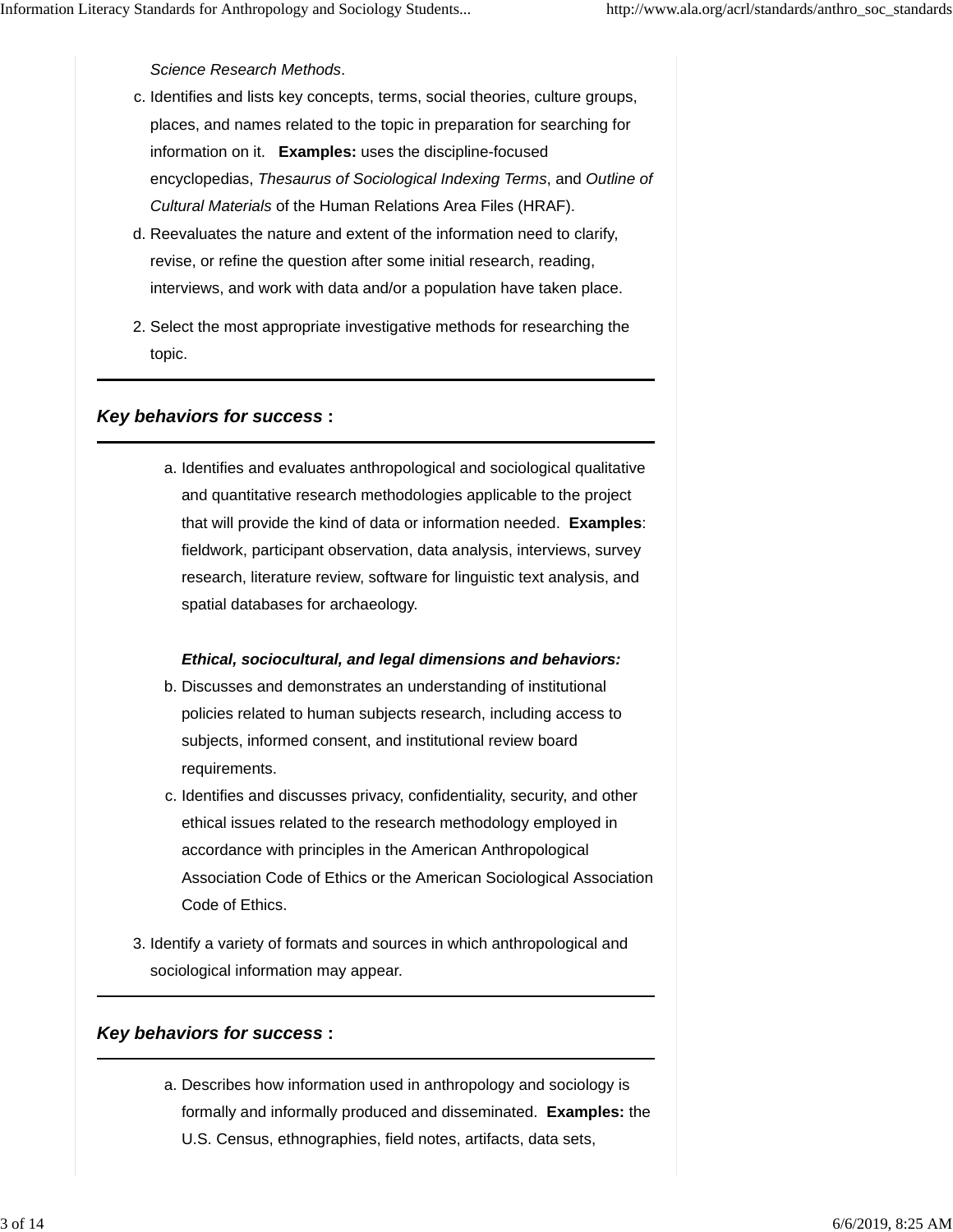conference papers, gray or fugitive literature, scholarly Web sites, and peer reviewed scholarly articles.

- b. Recognizes that anthropological and sociological knowledge is organized in certain ways and in various formats which may influence how it is accessed and evaluated. **Examples:** scholarly journals, popular press, conference proceedings, museums, article databases, data archives such as those available via the Interuniversity Consortium for Political and Social Research (ICPSR), Web sites, and multimedia sources.
- c. Differentiates between primary and secondary sources in anthropology and sociology, recognizing the use and value of each type. **Examples:** (Primary sources) The use of field notes in writing ethnography, the use of site reports in archaeological analysis, and the value of raw data in constructing information and writing a sociological analysis. (Secondary sources) The value of books for an author's viewpoint or synthesis, and the use of reference lists in scholarly articles.
- d. Recognizes that existing information can be combined with original thought, experimentation, and/or analysis to produce new information and insights into society, social phenomena, aspects of culture, and social theories.
- 4. Consider the costs and benefits of acquiring the needed information.

#### *Key behaviors for success:*

- a. Determines the availability of needed information and broadens the search beyond local resources to obtain materials not at one's own library or institution or online. **Examples :** borrows material on interlibrary loan; uses resources at other locations including abroad; and obtains images, videos, text, or sound.
- b. Defines a realistic overall plan and timeline to acquire the needed information, do the field work, analyze data, or learn new skills.

#### *Ethical, sociocultural, and legal dimensions and behaviors:*

c. Identifies and discusses issues related to free vs. fee-based access to information, including pertinent inequalities of access in the U.S. and abroad.

# **Standard Two – Access needed information effectively, efficiently, and ethically**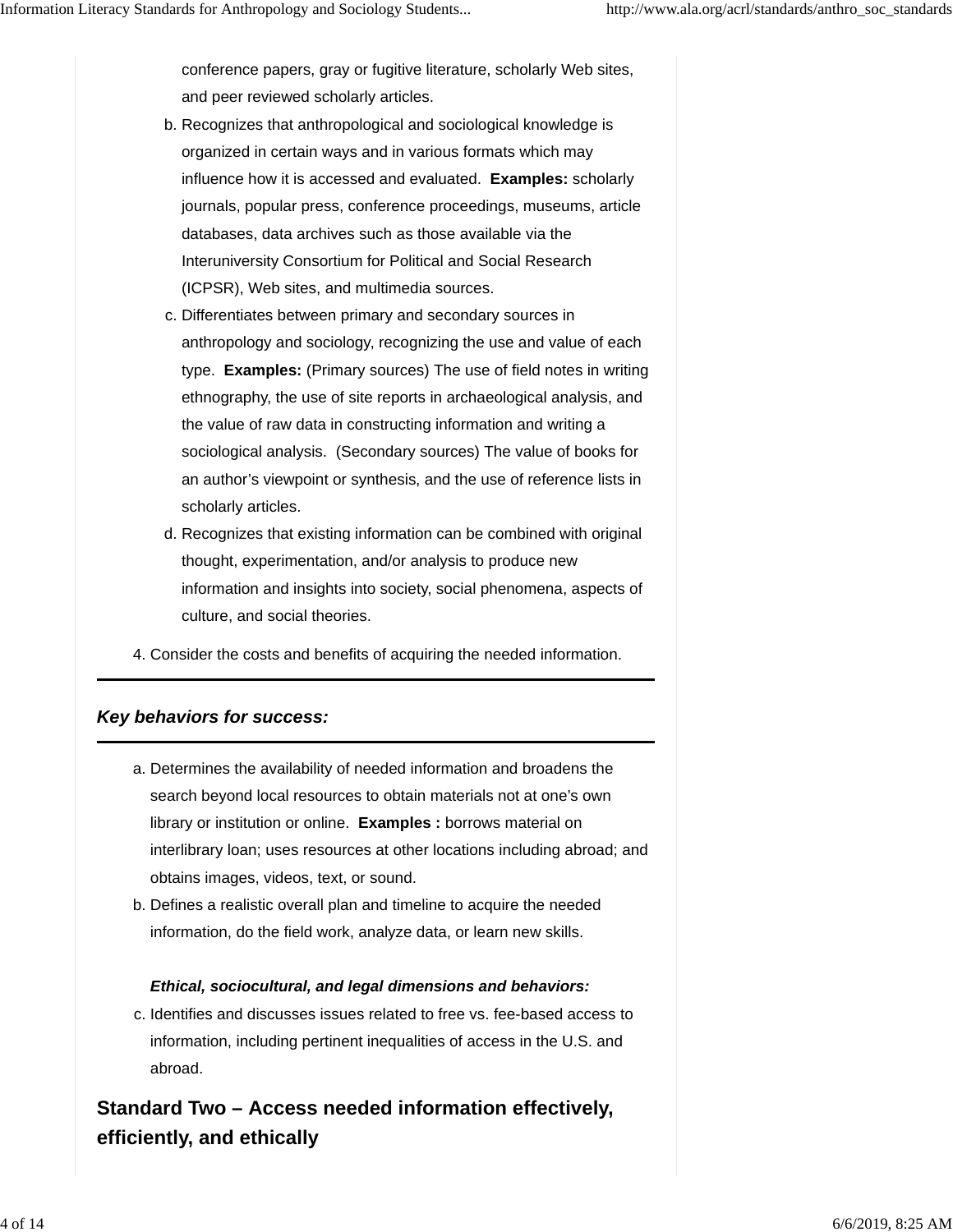#### *What the student needs to do:*

1. Select the most appropriate sources and databases for accessing and obtaining the needed information.

#### *Key behaviors for success:*

- a. Identifies and selects article databases, library catalogs, data sets, and other sources most appropriate to the information need. **Examples:** discipline-specific databases such as *Anthropology Plus, AnthroSource, eHRAF, Sociological Abstracts, Social Sciences Citation Index, Population Index, Family & Society Studies Worldwide, Annual Review of Anthropology, Annual Review of Sociology, National Criminal Justice Service Abstracts, Ethnic NewsWatch, Bibliography of Data-Related Literature*; local library catalogs; *American Factfinder* for U.S. Census data; the *NORC General Social Survey* and others from the ICPSR; and research guides for anthropology and sociology on academic library Web sites.
- b. Distinguishes between databases that provide up to date *indexing* of a variety of journals, book chapters, dissertations, and conference proceedings in anthropology and sociology (such as those listed in Two 1.a), databases that provide the *online text* of journals from many disciplines but which are typically limited in date and/or scope for anthropology and sociology ( **examples:** *JSTOR, Expanded Academic ASAP, Google Scholar*), and the companies, organizations, or systems that simply *license* the databases or online text of journals ( **examples:** CSA, EBSCO, Sage).
- c. Accesses scholarly materials published in non-traditional ways. **Examples**: peer-reviewed journals freely available on the Web found in the *Directory of Open Access Journals*; preprint and postprint collections on university Web sites (e.g., *eScholarship Repository* of the California Digital Library and other open access sites); reliable data sets and archaeological site reports that are freely available on the Web.
- d. Understands when it is appropriate to use Web search engines to supplement anthropology, sociology, and other social science databases, and distinguishes between the types of sources one can expect to find with these different tools. Understands when Web search engines are not the appropriate means for finding the type of information needed. **Examples**: Uses *Google UncleSam* to search for government obesity statistics; uses *Google* to locate examples of policies on different social networking sites; uses *Sociological Abstracts* to find scholarly articles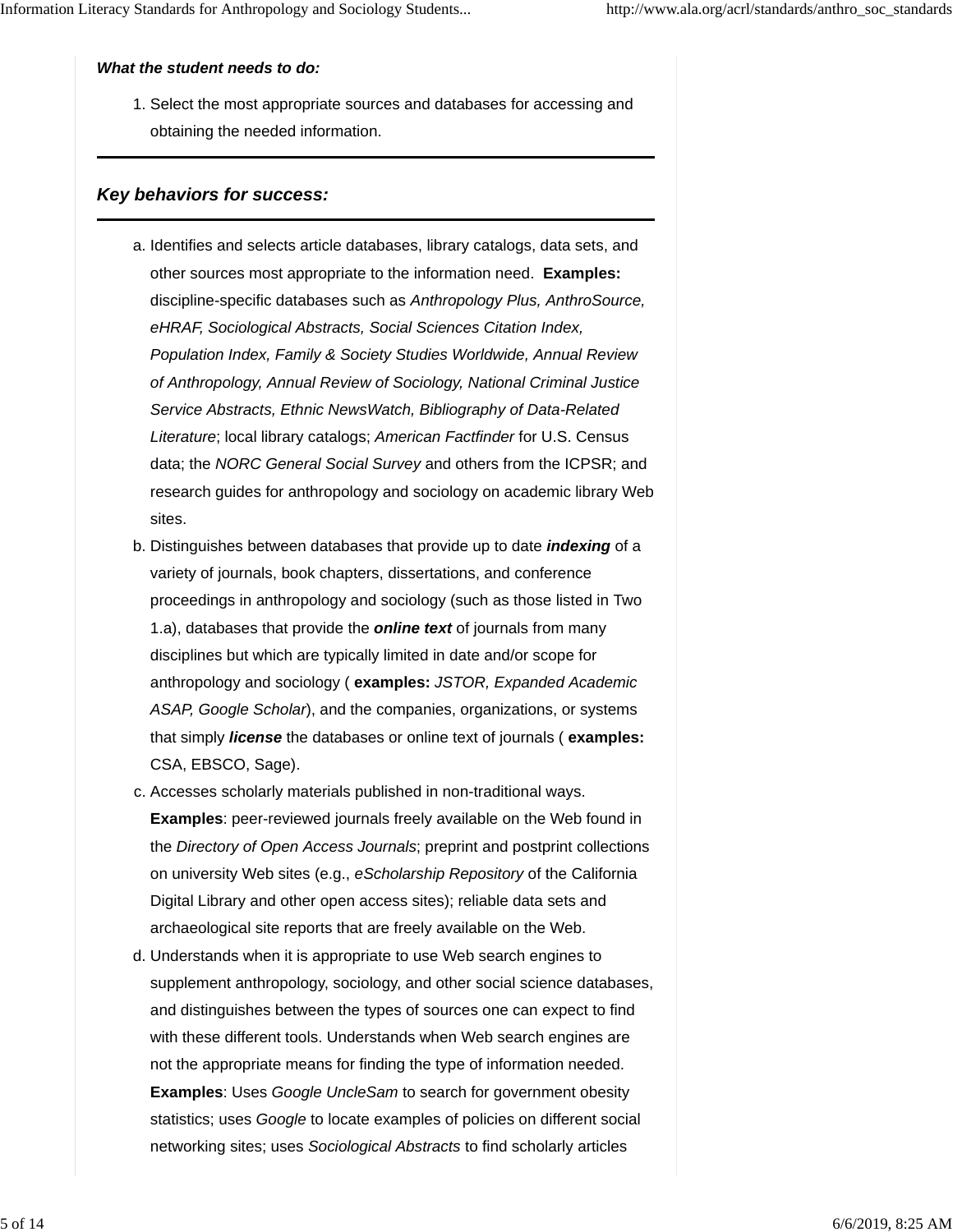and checks *Google Scholar* for additional materials; does not simply collect Web sites on a topic when the need is for scholarly and authoritative information, but searches for articles and books in appropriate databases and catalogs (such as in Two.1.a).

### *Ethical, sociocultural, and legal dimensions and behaviors:*

- e. Knows about and complies with laws and university rules on access to information resources, and storage and dissemination of text, data, images, field notes, and visual and audio works.
- 2. Construct, implement, and refine well-designed search strategies that use a variety of methods to find information.

## *Key behaviors for success* **:**

- Uses appropriate sociological and anthropological terminology for a. searching databases, recognizing the different effects of using keywords, synonyms, and vocabulary from the database's own particular list of subject indexing terms.
- b. Creates and uses effective search strategies in multiple anthropology and sociology databases (examples in Two.1.a) using advanced search features, such as Boolean operators, truncation, and proximity searches; refines searches as needed later in the process to obtain additional or missing information.
- c. Searches for and finds books, scholarly journals, and sources appropriate to the inquiry, such as surveys, interviews, text from online communities, multimedia sources, and data; and seeks out knowledgeable individuals in the library, academic department, and community as part of the research plan.
- 3. Keep track of the information and its sources.

## *Key behaviors for success* **:**

- a. Produces accurate citations and reference lists using the documentation style of the American Anthropological Association, the American Sociological Association, or the American Psychological Association.
- b. Records systematically all pertinent citation information for future reference. **Examples:** uses a citation management system such as EndNote or RefWorks, a Word file, or note cards.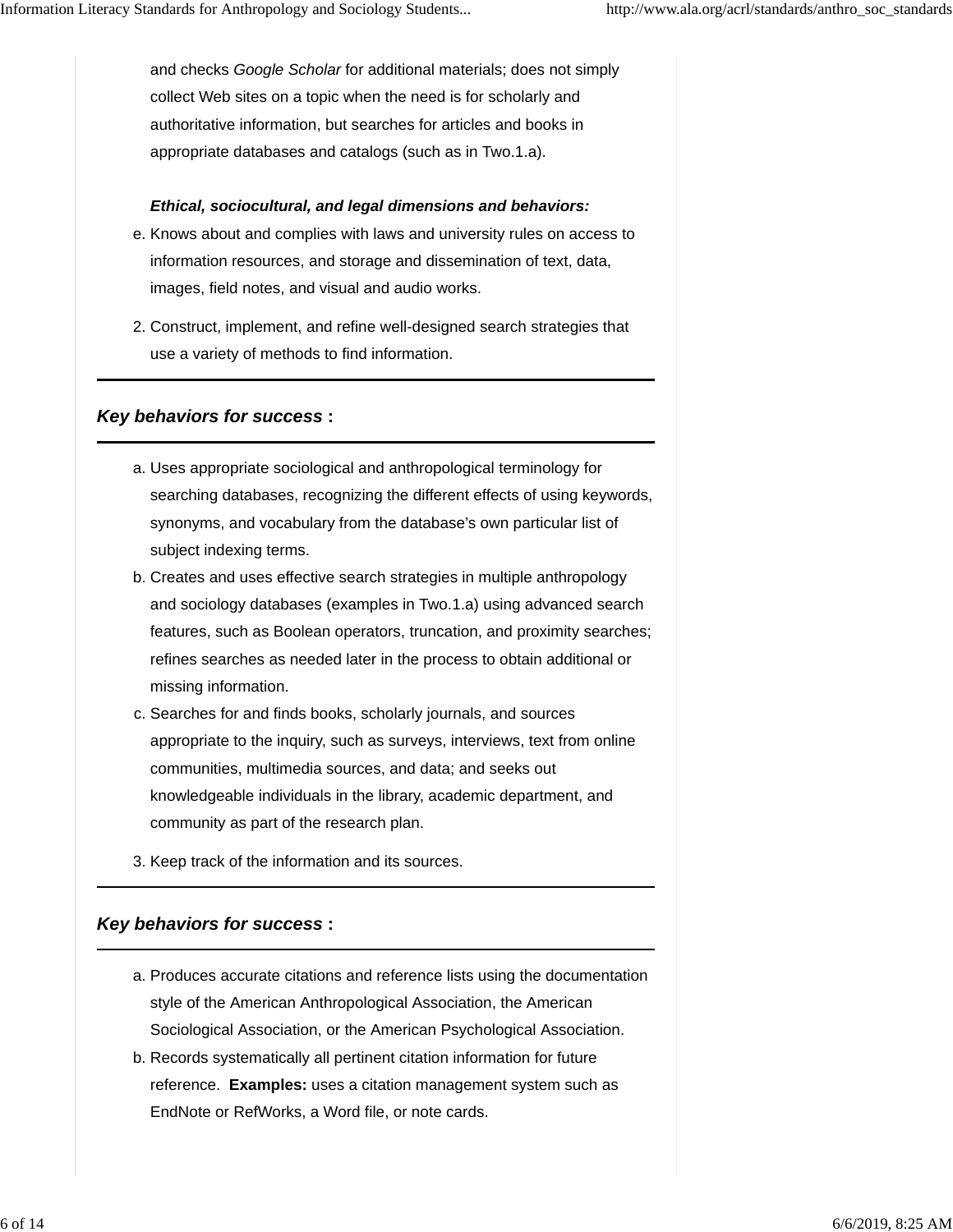#### *Ethical, sociocultural, and legal dimensions and behaviors:*

c. Knows when citation of sources is necessary in order to respect authors' intellectual property rights and accurately indicate where the words and ideas of others have been used.

# **Standard Three – Evaluate information and its sources critically; Incorporate selected information into knowledge base and value system**

#### *What the student needs to do:*

1. Summarize the main ideas to be extracted from the information gathered and synthesize main ideas to construct new concepts.

#### *Key behaviors for success* **:**

- a. Selects the main ideas from texts (books, scholarly articles, interview transcripts, ethnographies, etc.), chooses concepts to restate in his/her own words, and identifies verbatim material that can be appropriately quoted.
- b. Recognizes interrelationships among concepts, social theories, field observations, and other data and combines them into potentially useful primary statements with supporting evidence.
- c. Utilizes technologies (such as audio or visual equipment, spreadsheets, and statistical and software packages) for studying the interaction of ideas and other phenomena. **Examples:** uses software to analyze migration patterns or census data; uses equipment to record or listen to videos and sound recordings of populations studied.
- 3. Apply appropriate criteria for evaluating both the information and its source.

#### *Key behaviors for success* **:**

a. Examines and compares information from various sources in order to ascertain the reliability, validity, accuracy, authority, timeliness, and point of view or bias of a given source. **Examples**: Compares the information in a *Wikipedia* article to the information from a scholarly encyclopedia that has an authoritative editorial board; describes the relative value of different kinds of Web sites (e.g.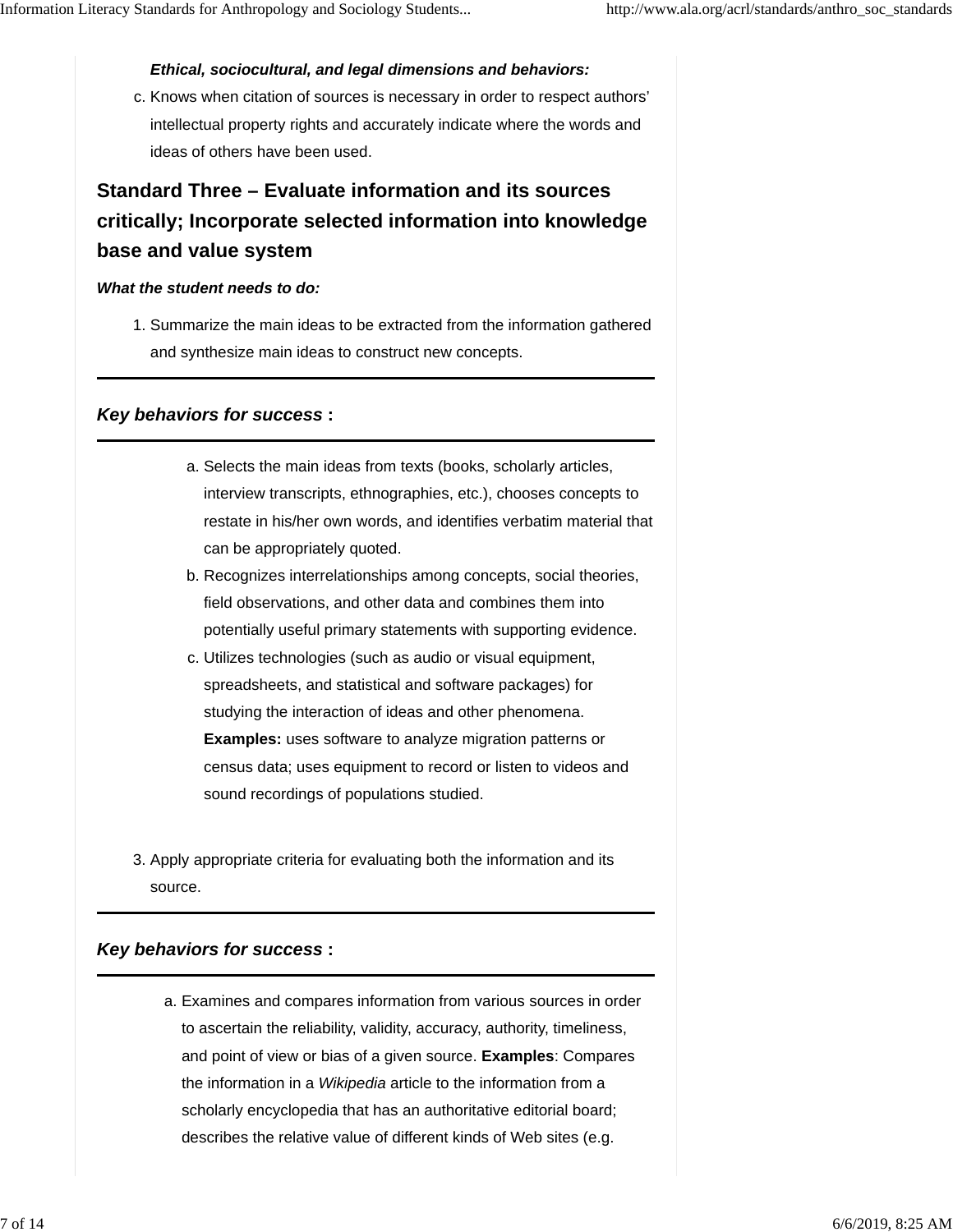corporate, scholarly, personal) or different kinds of articles (popular, news, scholarly) on the same topic, in terms of authority and content.

- b. Recognizes that a large quantity of database search results or information signifies nothing about their quality, and that it is necessary to evaluate the suitability of sources for the project. **Example**: Hundreds of news articles from *Ethnic NewsWatch* might be less valuable for a given term paper than a handful of scholarly journal articles from *AnthroSource*.
- c. Seeks differing viewpoints in alternative databases, books, Web sites, and articles, always evaluating the source of the information or argument, and determines whether to incorporate or reject viewpoints encountered.
- d. Analyzes the structure and logic of supporting arguments or methodology within an anthropology or sociology framework, understands what constitutes valid evidence in the discipline, analyzes the reasonableness of the conclusions, and recognizes prejudice, deception, or manipulation.
- e. Recognizes the cultural, physical, or other context within which the information was created and accessed, and understands the impact of context on interpreting the information. **Examples:** questions and understands whether the researcher had full access to pertinent government sources or to the population studied, whether the researcher encountered censorship or culturally imposed limitations in asking questions or gathering information, for whose benefit the research was produced, and which data or viewpoint might be missing from the analysis.

#### *Ethical, sociocultural, and legal dimensions and behaviors:*

- f. Identifies and discusses issues related to censorship and freedom of speech in the U.S. and in countries/cultures being studied.
- g. Identifies and discusses issues related to privacy and security of information. **Examples:** cases in which field notes can be subpoenaed or government funding organizations can demand primary research data.
- h. Identifies and discusses the social consequences of new forms of information technology. **Examples**: problems of unequal access to information, the uses and meaning of online communities, and the Internet as a tool for doing ethnography.
- 3. Compare new knowledge with prior knowledge to determine the value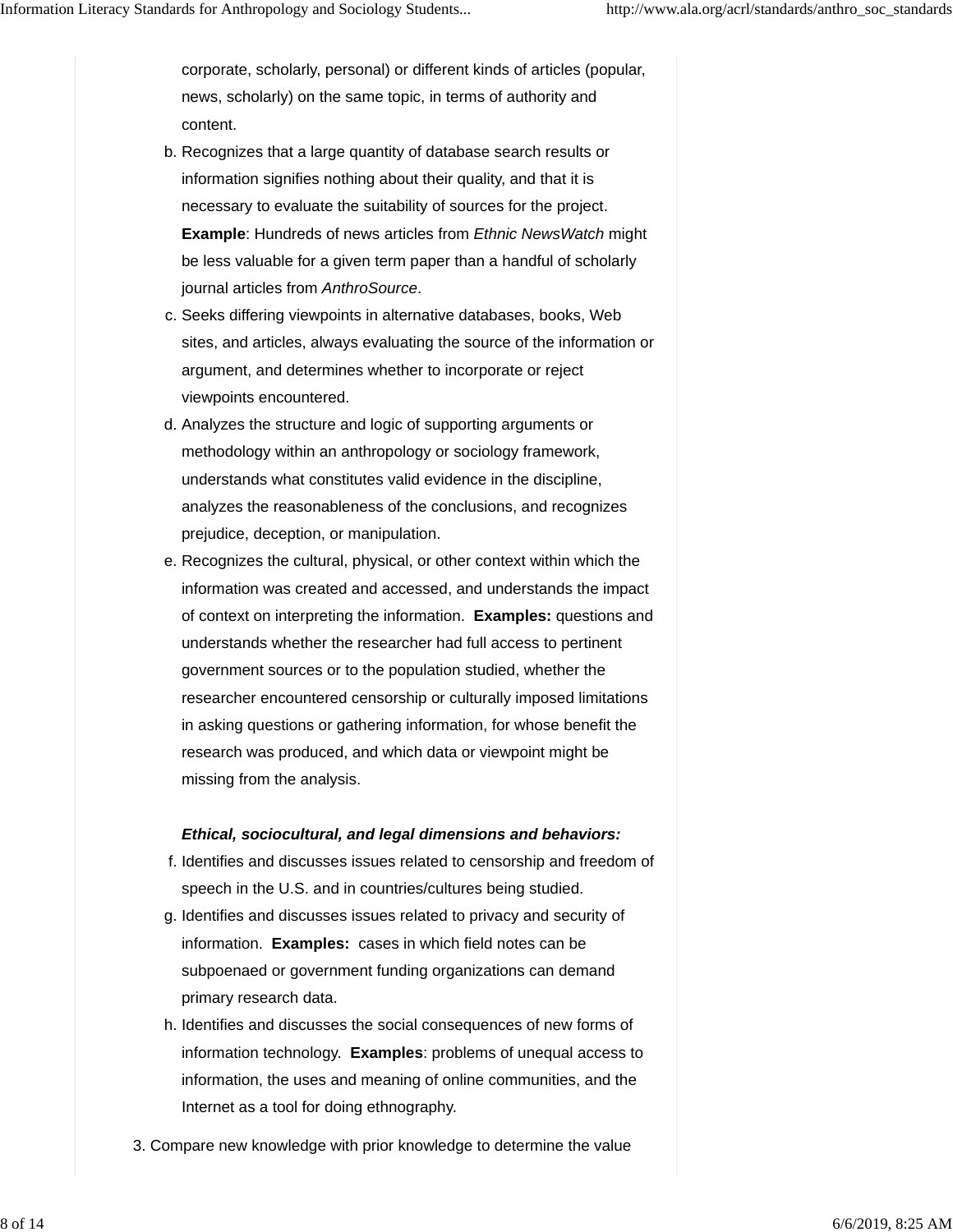added, contradictions, or other unique characteristics of the information and take steps to reconcile differences.

### *Key behaviors for success* **:**

- a. Maintains a record of the information seeking process in order to explain and evaluate the research conducted.
- b. Determines whether the information that was collected satisfies the research need, and selects information that provides evidence for the topic, integrates new information, and draws conclusions based upon information gathered.
- c. Seeks expert opinion through interviews, email, etc. with anthropology and sociology faculty and practitioners, and subjectarea specialists in the library to validate sufficiency and interpretation of the information.
- d. Reformulates initial query if necessary based on findings, and reviews and extends search strategies for additional concepts or broader synthesis. **Examples:** searches databases in related fields such as linguistics, education, political science, ethnomusicology, biology, geography, ethnic or local area studies, and psychology.

# **Standard Four – Use information effectively and ethically to accomplish a specific purpose**

#### *What the student needs to do:*

1. Apply new information and research results to the planning, creation, and revision of a particular project, paper, or presentation.

#### *Key behaviors for success:*

- a. Organizes and integrates content, quotations, and paraphrasing in a manner that supports the purposes and format of the product or presentation. **Examples:** prepares outlines, oral reports, drafts, videos; uses presentation software; and manipulates/transfers digital text, images, and data for the presentation or product.
- b. Reflects on past successes, failures, and alternative strategies for integrating new and prior information and creating the presentation. **Example:** rewrites the text of an original presentation on Navaho weaving to make it more accessible to a general audience, adding sound files and images to augment the content.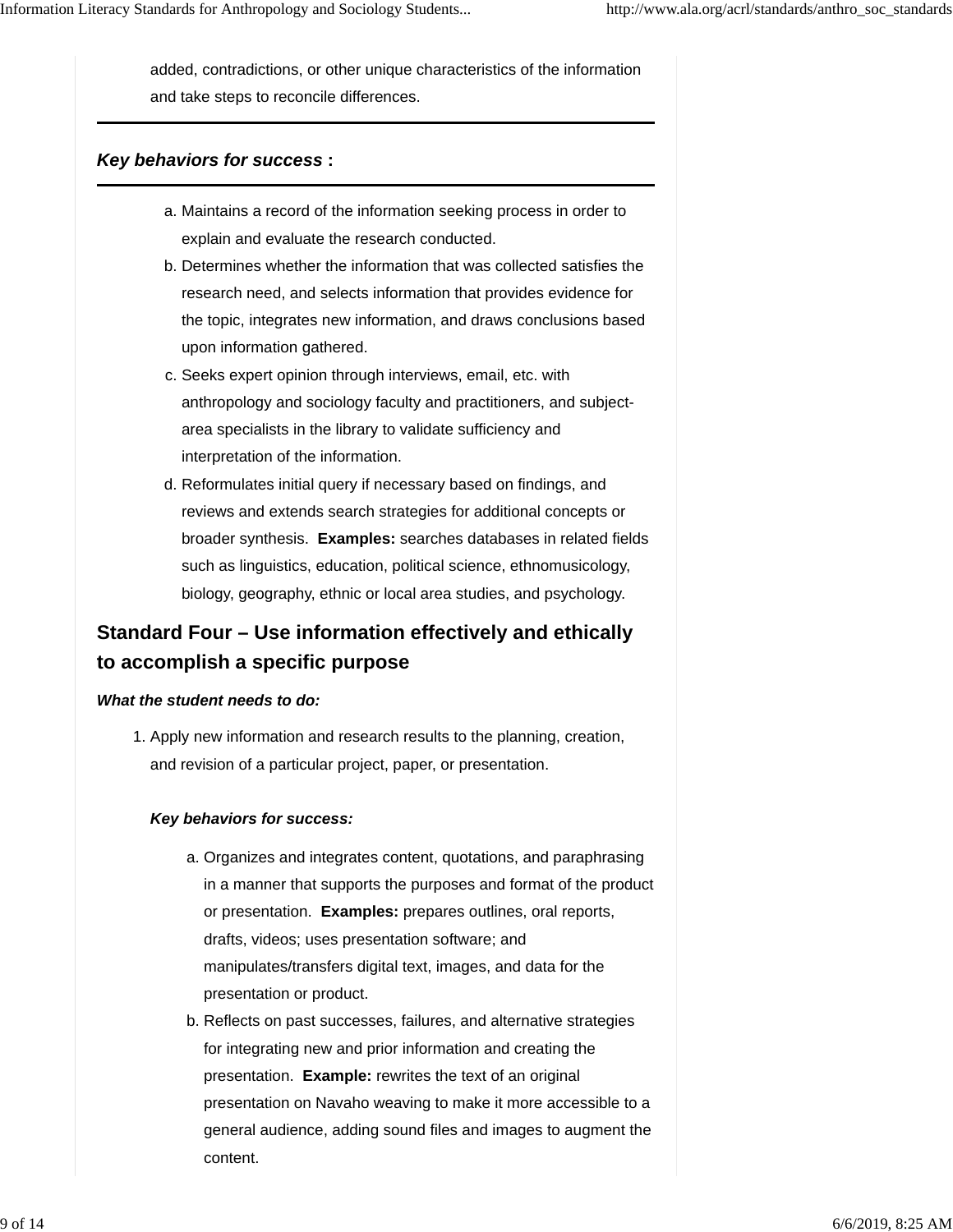*Ethical, sociocultural, and legal dimensions and behaviors:*

- c. Demonstrates an understanding of what constitutes plagiarism and does not represent work attributable to others as one's own.
- d. Represents team member contributions in collaborative projects accurately.

2. Communicate the project, paper, or presentation effectively to others.

### *Key behaviors for success:*

- Chooses a communication medium, format, and style that best supports 1. the purposes of the product or performance and the intended audience. **Example:** integrates maps, photos of artifacts, and texts of field diaries into a PowerPoint package on a specific archaeological site for a class presentation or to mount on the Internet to educate local residents about a salvage project involving a new highway.
- 2. Uses a range of formats and technologies, incorporating principles of design and communication, in presenting a research project. **Example:** creates a study of Polynesian music integrating sound bites and links to photographic images from HRAF and contemporary performances.

#### *Ethical, sociocultural, and legal dimensions and behaviors :*

- 3. Demonstrates an understanding of intellectual property, copyright, and fair use of copyrighted material. Obtains and posts necessary permissions from authors and organizations where needed to use copyrighted material in writing or presentations.
- 4. Shares the product of the research, e.g., the report, data, or ethnography, with groups and sponsors in keeping with ethical principles of the AAA or ASA.

# **Selected Bibliography**

## **Information Literacy - General**

- 1. Association of College and Research Libraries. "Characteristics of Programs of Information Literacy that Illustrate Best Practices: A Guideline." 2003. http://www.ala.org/acrl/standards/characteristics (http://www.ala.org/acrl/standards/characteristics), Accessed January 12, 2008.
- ———. "Information Literacy Competency Standards for Higher 2. Education." 2000.
- 3. Association of College and Research Libraries. "Objectives for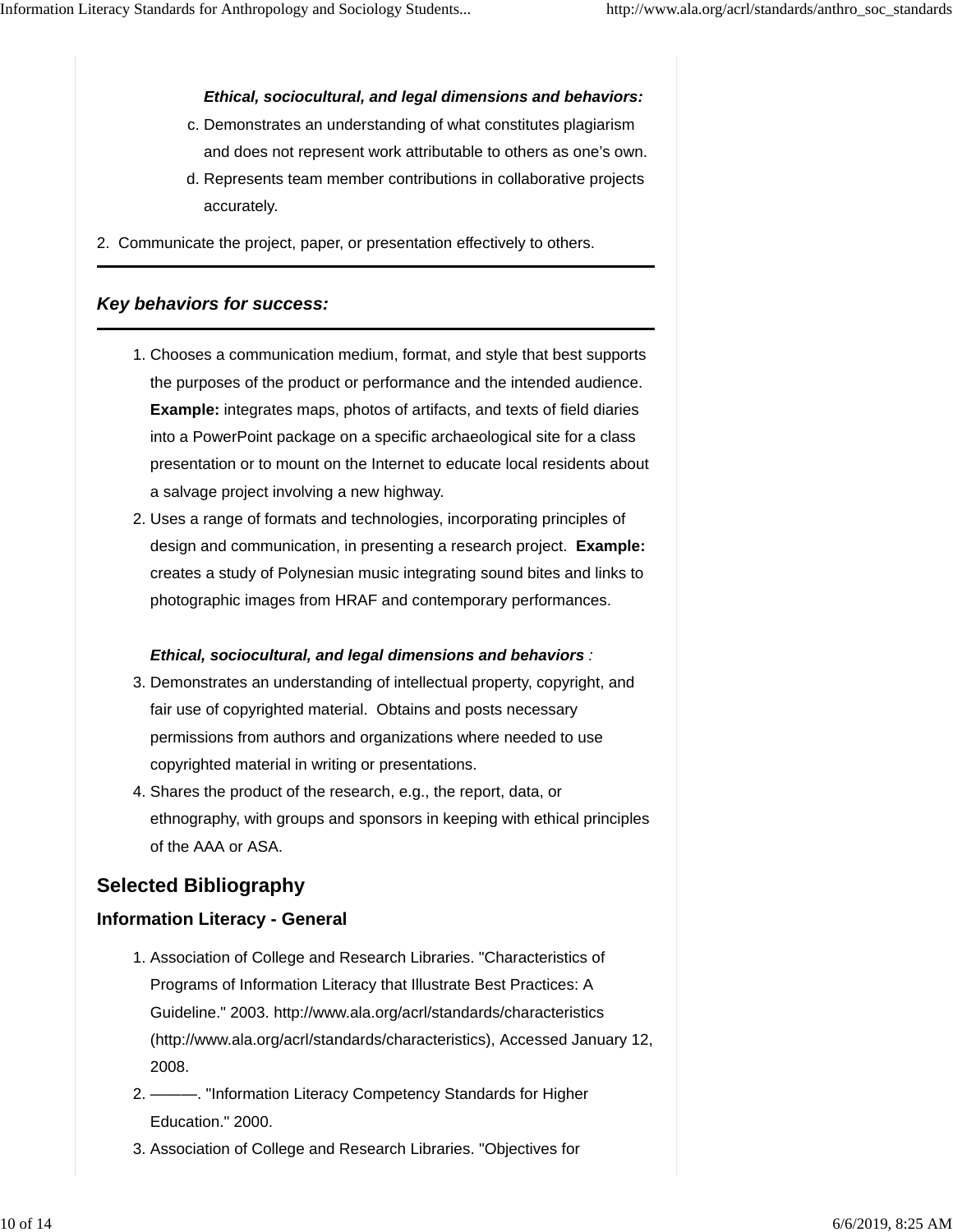Information Literacy Instruction: A Model Statement for Academic Librarians." 2001. http://www.ala.org/acrl/standards/objectivesinformation (http://www.ala.org/acrl/standards/objectivesinformation), Accessed January 12, 2008.

- Elmborg, James K. "Information Literacy and Writing across the 4. Curriculum." *Reference Services Review* 31, no. 1 (2003): 68-80.
- ———. "Critical Information Literacy: Implications for Instructional 5. Practice." *The Journal of Academic Librarianship* 32, no. 2 (2006): 192-199.
- 6. Grafstein, Ann. "A Discipline-Based Approach to Information Literacy." *Journal of Academic Librarianship* 28, no. 4 (2002): 197-204.
- 7. Owusu-Ansah, Edward K. "Information Literacy and Higher Education: Placing the Academic Library in the Center of a Comprehensive Solution." *Journal of Academic Librarianship* 30, no. 1 (2004): 3-16.
- ———. "Information Literacy and the Academic Library: A Critical Look 8. at a Concept and the Controversies Surrounding It." *Journal of Academic Librarianship* 29, no. 4 (2003): 219-41.
- 9. Simmons, Michele Holschuh. "Librarians as Disciplinary Discourse Mediators: Using Genre Theory to Move toward Critical Information Literacy." *portal: Libraries and the Academy* 5, no. 3 (2005): 297-311.
- 10. U.S. National Commission on Libraries and Information Science. "The Information Literacy Life Cycle: Stages, Resources, Tools, Contexts & Outcomes." Working Draft, 2002.

# **Anthropology and Sociology**

- 1. American Anthropological Association. "Code of Ethics of the American Anthropological Association." Washington, D.C.: American Anthropological Association, 1998. https://s3.amazonaws.com/rdcmsaaa/files/production/public/FileDownloads/pdfs/issues/policy-advocacy /upload/ethicscode.pdf (https://s3.amazonaws.com/rdcms-aaa/files /production/public/FileDownloads/pdfs/issues/policy-advocacy/upload /ethicscode.pdf), Accessed March 7, 2018.
- 2. American Sociological Association. "Code of Ethics and Policies and Procedures of the ASA Committee on Professional Ethics." Washington, D.C.: The American Sociological Association, 1999. http://www.asanet.org/sites/default/files /code\_of\_ethics\_aug\_2017\_2\_1.pdf (http://www.asanet.org/sites/default
	- /files/code\_of\_ethics\_aug\_2017\_2\_1.pdf), Accessed January 12, 2008.
- 3. Burawoy, Michael. "Combat in the Dissertation Zone." American *Sociologist* 36, no. 2 (2005): 43-56.
- 4. Dodgen, Lynda, Sarah Naper, Olia Palmer, and Adrian Rapp. "Not So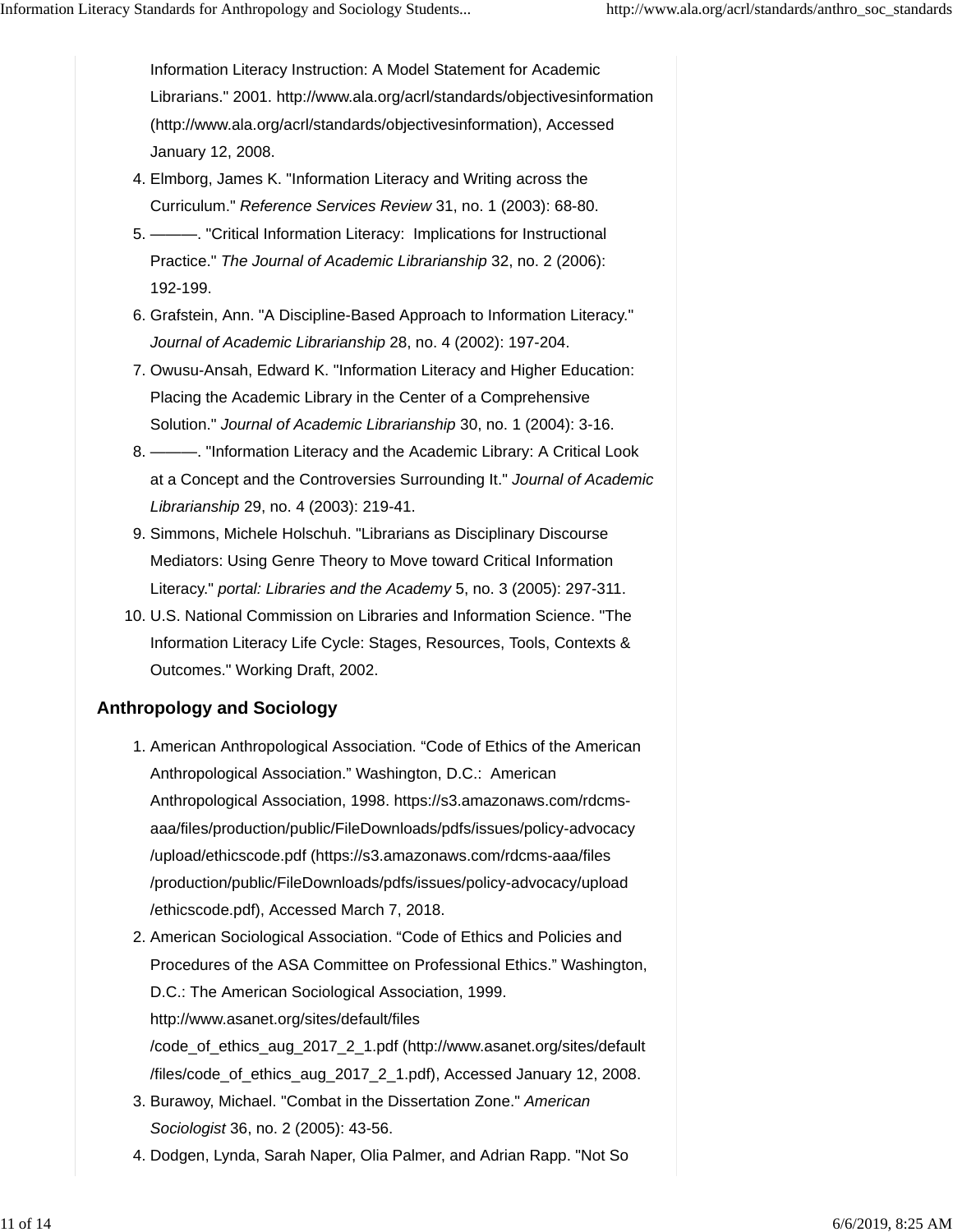Sili: Sociology Information Literacy Infusion as the Focus of Faculty and Librarian Collaboration." *Community & Junior College Libraries* 11, no. 4 (2003): 27-33.

- 5. Grauerholz, Liz, and Sharon Bouma-Holtrop. "Exploring Critical Sociological Thinking." *Teaching Sociology* 31, no. 4 (2003): 485-96.
- 6. Grey, Mark A., Robert A. Hackenberg, and Donald D. Stull. "The Case against Accreditation and Certification of Applied Anthropology." *Practicing Anthropology* 13, no. 3 (1991): 21-22.
- 7. Hilbert, Richard A. "Some Critical Remarks on Competency Based Education and the ASA Declaration on Teaching." *Humanity & Society* 5, no. 2 (1981): 184-90
- 8. Hill, Robert, Mary Granica, Lenora Bohren, and Peter Van Arsdale. "On Certification, Accreditation, Standards and the Academy." *Practicing Anthropology* 14, no. 1 (1992): 2, 27-29.
- 9. Hohm, Charles F., and William S. Johnson. Assessing Student Learning *in Sociology*. 2nd. ed, *ASA Resource Materials for Teaching.* Washington, D.C.: The American Sociological Association, 2001.
- 10. Kain, Edward L. "Building the Sociological Imagination through a Cumulative Curriculum: Professional Socialization in Sociology." *Teaching Sociology* 27, no. 1 (1999): 1-16.
- 11. Kain, Edward L., Theodore C. Wagenaar, and Carla B. Howery. "Models and Best Practices for Joint Sociology-Anthropology Departments." 1-24: American Sociological Association, Academic and Professional Affairs Program, 2006.
- 12. Keith, Bruce. "Taking Stock of the Discipline: Some Reflections on the State of American Sociology." *American Sociologist* 31, no. 1 (2000): 5-14.
- 13. Killian, Lewis M. "Can Sociology Afford Certification? No!" *Humanity & Society* 11, no. 3 (1987): 390-94.
- 14. Lowry, Janet Huber, Carla B. Howery, John P. Myers, Harry Perlstadt, Caroline Hodges Persell, Diane Pike, Charles H. Powers, Shirley A. Scritchfild, Cynthia M. Siemsen, Barbara Trepagnier, Judith Ann Warner, and Gregory L. Weiss. "Creating an Effective Assessment Plan for the Sociology Major." New York: The American Sociological Association. ASA Task Force on Assessing the Undergraduate Sociology Major, 2005. http://www.asanet.org/sites/default/files/savvy/images/asa/docs /pdf/Task%20Force%20on%20Assessing%20Undergraduate%20Major.p df (http://www.asanet.org/sites/default/files/savvy/images/asa/docs /pdf/Task%20Force%20on%20Assessing%20Undergraduate%20Major.p df), Accessed March 6, 2018.
- 15. McKinney, Kathleen, Carla B. Howery, Kerry J. Strand, Edward L. Kain,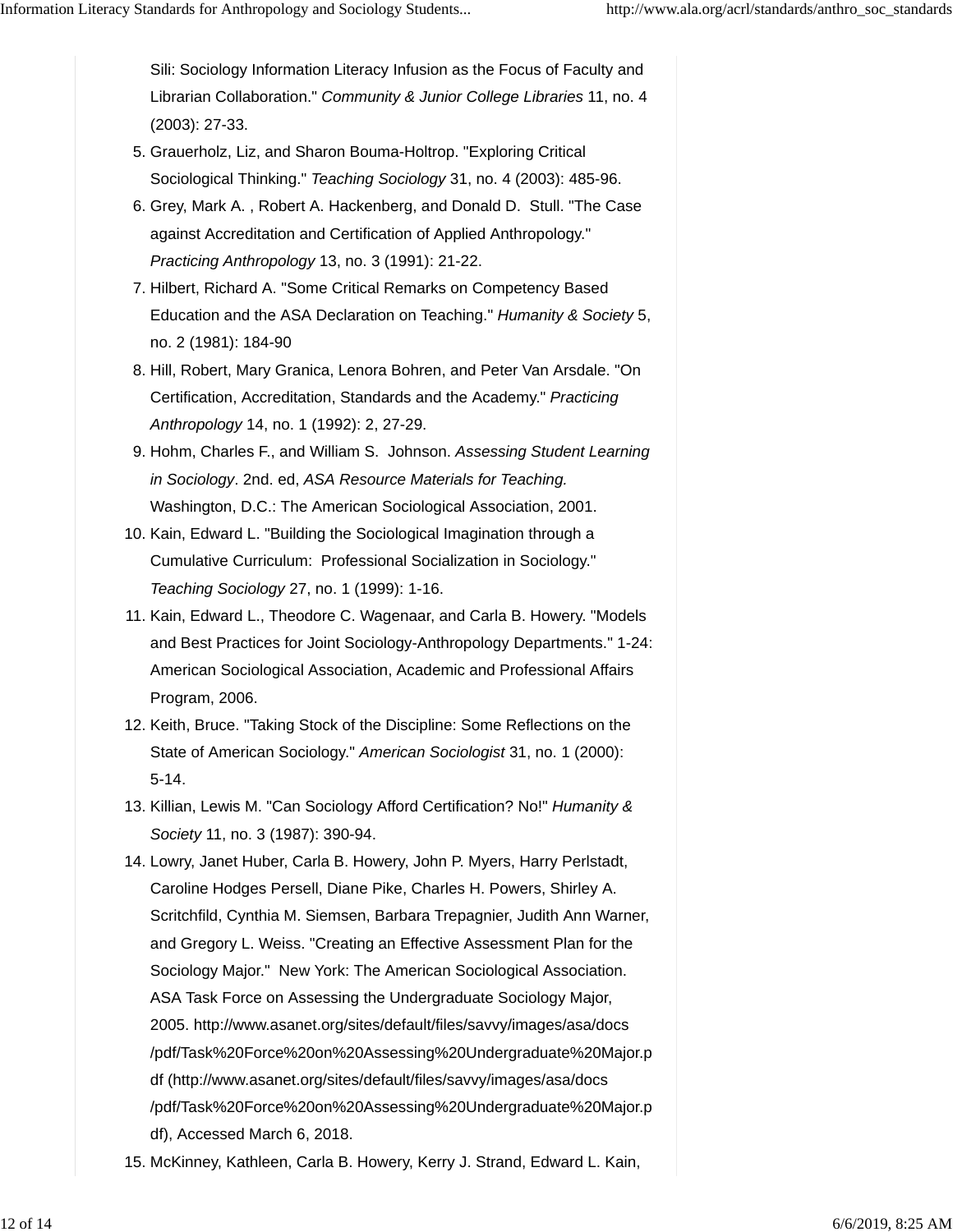and Catherine White Berheide. "Liberal Learning and the Sociology Major Updated: Meeting the Challenge of Teaching Sociology in the Twenty-First Century." New York: The American Sociological Association. ASA Task Force on the Undergraduate Major, 2004. http://www.asanet.org/sites/default/files/savvy/images/asa/docs /pdf/Liberal%20Learning%20and%20Sociology%20Major%20(Smaller).p df (http://www.asanet.org/sites/default/files/savvy/images/asa/docs /pdf/Liberal%20Learning%20and%20Sociology%20Major%20(Smaller).p df), Accessed March 6, 2018.

- 16. Perlstadt, Harry. "Accreditation of Sociology Programs: A Bridge to a Broader Audience." *Canadian Journal of Sociology* 23, no. 1 (1998): 195-207.
- ———. "Bringing Sociological Theory and Practice Together: A 17. Pragmatic Solution." *Sociological Perspectives* 41, no. 2 (1998): 268-71.
- 18. Rice, Patricia and David W. McCurdy, eds. Strategies in Teaching *Anthropology*. 2nd ed. Upper Saddle River, New Jersey: Prentiss Hall, 2002.
- 19. Segal, Daniel A., and Sylvia J. Yanagisako, eds. Unwrapping the Sacred *Bundle : Reflections on the Disciplining of Anthropology*. Durham: Duke University Press, 2005.
- 20. Trotter, Robert T. Anthropology for Tomorrow: Creating Practitioner-*Oriented Applied Anthropology Programs*. Washington, D.C.: American Anthropological Association, 1988.
- 21. Trotter, Robert T., Nathaniel Tashima, and Cathleen Crain. "The Case for Accreditation of Training Programs." *Practicing Anthropology* 13, no. 3 (1991): 2, 20-21.
- 22. Van Willigen, John. "Development of Training Standards: The Necessary Step." *Practicing Anthropology* 13, no. 3 (1991): 23.
- ———. "Recommendations for Training and Education for Careers in 23. Applied Anthropology: A Literature Review." *Human Organization* 38, no. 4 (1979): 411-16.

#### **Information Literacy Resources in Other Disciplines**

- 1. ACRL Education and Behavioral Sciences Section Social Work/Social Welfare Committee. "Information Competencies for Social Work Students. ACRL Law & Political Science Section Education Task Force. "Political Science Research Competency Guidelines Draft." 2007.
- 2. ACRL Literatures in English Section Ad hoc Committee on Literary Research Competencies. "Research Competency Guidelines for Literatures in English." 2006. http://www.ala.org/acrl/standards /researchcompetenciesles (http://www.ala.org/acrl/standards